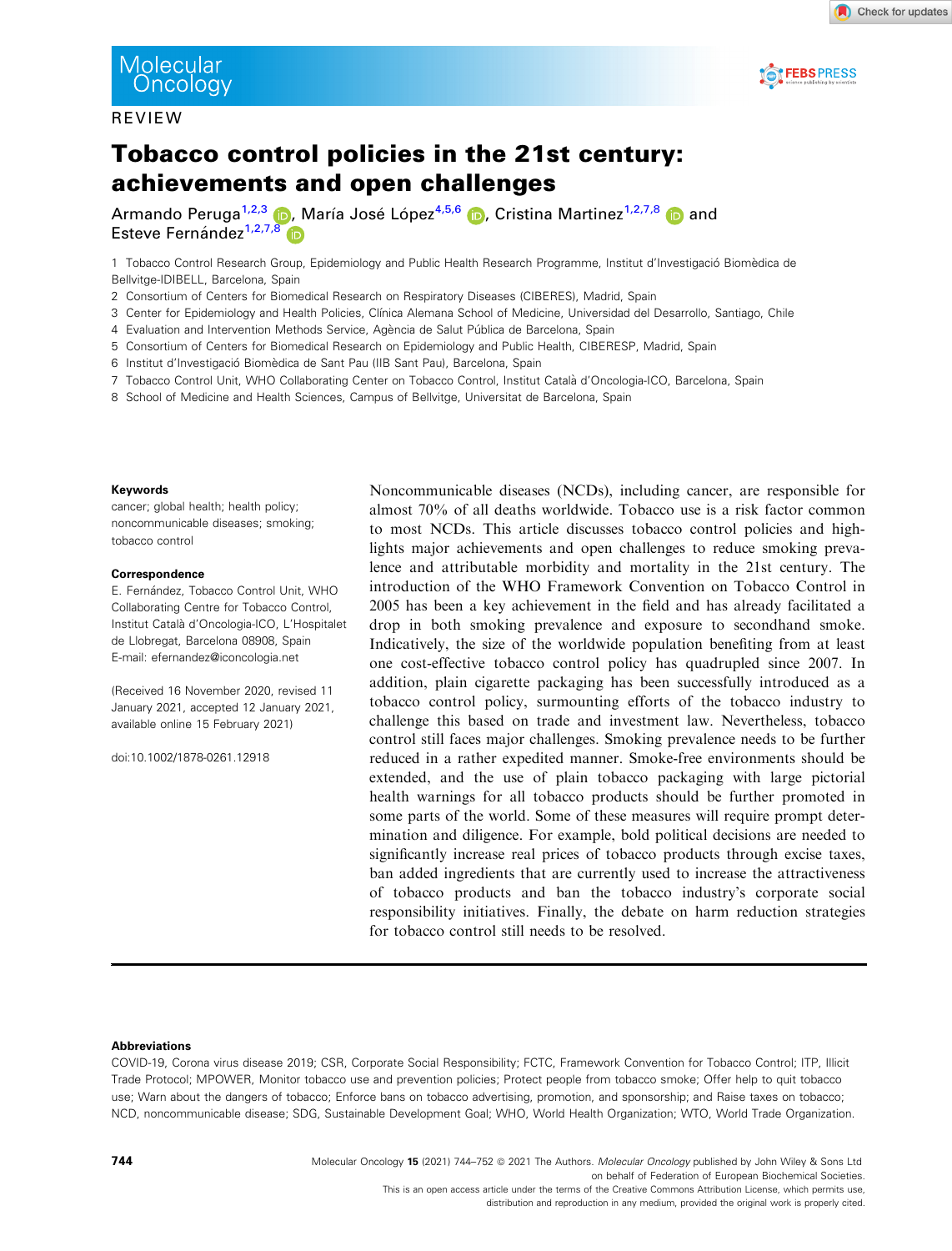### <span id="page-1-0"></span>1. Introduction

The 1964 US Surgeon General's Report [[1](#page-6-0)] and numerous other reports have established the terrible consequences of smoking on the health of smokers and nonsmokers. At the end of the 20th century, tobacco had caused 100 million deaths worldwide, becoming a leading cause of totally preventable premature deaths. It has been predicted that without any additional tobacco control efforts, one billion people could die from causes related to tobacco by the end of the 21st century, such as cancer, heart disease, stroke, lung diseases, diabetes, and chronic obstructive pulmonary disease [[2\]](#page-6-0).

An extremely profitable industry fueled the tobacco epidemic by selling a highly addictive product taking advantage of globalization in the second half of the 20th century. Governments and public health organizations became aware of the globalization and the severe consequences of the tobacco epidemic and its evolution into a large-scale pandemic [[3\]](#page-6-0). The significant economic toll of tobacco, which today amounts to US\$1436 billion, or 1.8% of the world's annual gross domestic product [[4\]](#page-6-0), was soon realized. At the same time, governments and public health organizations recognized that the pandemic needed a global and coordinated high-level response.

In 1999, WHO initiated the proceedings to create the Framework Convention for Tobacco Control (FCTC), the first international treaty under WHO auspices. Followingly, the global community recognized tobacco use as a severe threat to global health, as well as a social and economic problem, and began to take joint international action. This work highlights achievements in tobacco control in the 21st century and discusses open challenges (Fig. 1).

## 2. Achievements of tobacco control efforts during the first 20 years of the 21st century

#### 2.1. Galvanizing global political will around international law

The WHO FCTC entered into force in 2005 as binding law for all treaty parties. As of January 2021, the treaty was adopted by 181 WHO member states and the European Union, thereby covering more than 90% of the world's population. The Protocol to Eliminate Illicit Trade in Tobacco Products, also known as Illicit Trade Protocol (ITP), was introduced under the WHO FCTC in 2018. As of January 2021, 62 WHO FCTC parties had also become parties to the protocol.

Galvanizing the global political will for implementing the WHO FCTC and the ITP has been a key success in tobacco control. These treaties redefine the role of international law in preventing disease and promoting health. Both treaties seek to establish cooperation among countries to tackle, for example, cross-border advertising and illicit trade. Importantly, they seek to establish international cooperation on matters that would otherwise be subject to national regulation because the sovereignty of nations to protect public health is often challenged by the interests of the powerful transnational tobacco industry. The tobacco companies often seek to expand the tobacco market through various tactics, including intensive targeting of women, children, and the poorer parts of society [[5](#page-6-0)]. Therefore, the WHO FCTC and the ITP have solidified global governance of health matters and the foundation for countries to enact comprehensive, effective



Molecular Oncology 15 (2021) 744–752 © 2021 The Authors. Molecular Oncology published by John Wiley & Sons Ltd 745 on behalf of Federation of European Biochemical Societies.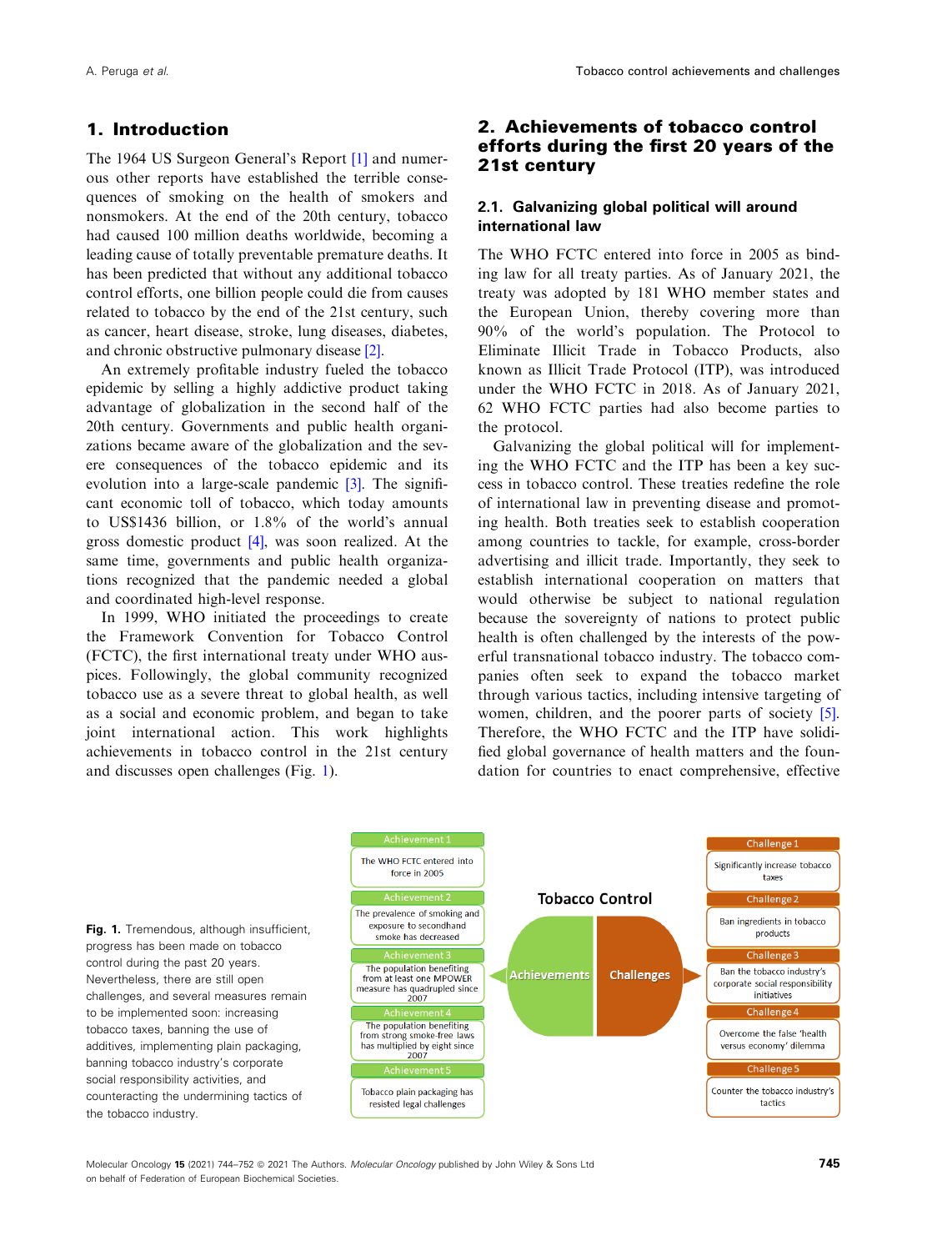national tobacco control measures that span across all government sectors.

### 2.2. Quadrupling the number of people benefiting from at least one cost-effective tobacco control policy since 2007

In 2008, WHO introduced the MPOWER package to assist in implementing the six best-practice cost-effective interventions defined in the WHO FCTC. The six MPOWER measures are as follows: (a) Monitor tobacco use and prevention policies (M); (b) Protect people from tobacco smoke (P); (c) Offer help to quit tobacco use (O); (d) Warn about the dangers of tobacco (W); (e) Enforce bans on tobacco advertising, promotion and sponsorship (E); and (f) Raise taxes on tobacco (R) (see Table 1 for an overview of MPO-WER measures and how they relate to the WHO FCTC provisions)  $[6]$  $[6]$ . To track the global improvement in the implementation of MPOWER measures, WHO measures the level of policy achievement for each measure in each country. In each country, an MPOWER measure is considered to be mandated at the highest level when the law requires implementing all policy components that render such measure most efficacious in reducing the demand for tobacco products, that is, reducing the prevalence of tobacco use. For example, the MPOWER measure to protect the population from tobacco smoke is mandated at the highest level when the law requires a complete indoor smoking ban for all workplaces and public places and not only for some of them. Similarly, the measure to warn about the dangers of tobacco is mandated at the highest level when the law requires that health warnings cover an average of at least 50% of the front and back of the package and has four or more desired features. These features include changing the health warning periodically or including pictures or pictograms. Tobacco taxes are mandated at the highest level when excise tobacco taxes amount to at least 75% of the retail price of a cigarette pack. The closer each country is to the highest level of policy achievement, the higher is the MPOWER score the country receives. A detailed description of the MPOWER scores has been explained elsewhere [[7](#page-6-0)].

About 5 billion people living in 136 countries, an equivalent to 65% of the world's population, are currently benefiting from at least one of these MPOWER measures implemented at the highest level. This is a fivefold increase from the 1.1 billion people benefiting from tobacco control measures back in 2007.

The world's population profiting from a basic comprehensive policy to assist smoking cessation, or a Table 1. Description of the WHO FCTC articles and their inclusion in the MPOWER measures.

| Policy topic                                                                                                                                                                                                    | <b>FTCT</b><br>articles | <b>MPOWER</b><br>measure |
|-----------------------------------------------------------------------------------------------------------------------------------------------------------------------------------------------------------------|-------------------------|--------------------------|
| General obligations engendered by the<br>treaty                                                                                                                                                                 | $3 - 5$                 |                          |
| Demand-side reduction measures<br>Increasing price and tax measures as<br>effective means to reduce the demand<br>for tobacco                                                                                   | $6 - 14$<br>6           | R                        |
| Implementing effective measures to<br>protect from exposure to tobacco<br>smoke in indoor workplaces, public<br>transport, indoor public places, and other<br>public places                                     | 8                       | P                        |
| Regulating the contents and emissions<br>of tobacco products and disclosing<br>information on their constituents and<br>emissions                                                                               | $9 - 10$                |                          |
| Banning misleading tobacco packaging<br>and labeling and ensuring that tobacco<br>product packages carry large health<br>warnings and messages describing the<br>harmful effects of tobacco use                 | 11                      | W                        |
| Promoting public awareness of tobacco<br>control issues through all available<br>communication tools                                                                                                            | 12                      | w                        |
| Banning of all forms of tobacco<br>advertising, promotion, and sponsorship                                                                                                                                      | 13                      | Ε                        |
| Supporting the reduction in tobacco<br>dependence and assisting cessation,<br>including counseling, psychological<br>support, nicotine replacement, and<br>education programs                                   | 14                      | O                        |
| Eliminating all forms of illicit trade in<br>tobacco products, prohibiting the sales<br>of tobacco products to or by minors, and<br>supporting economically viable<br>alternative activities to tobacco growing | $15 - 17$               |                          |
| Addressing the severe risks posed by<br>tobacco growing to human health and<br>the environment                                                                                                                  | 18                      |                          |
| Holding the tobacco industry liable for<br>any abuses and promoting cooperation<br>among Parties in legal actions relating to<br>liability                                                                      | 19                      |                          |
| Scientifically and technically cooperating<br>and communicating among Parties,<br>including tobacco control surveillance                                                                                        | $20 - 22$               | M                        |
| Managing institutional arrangements and<br>financial resources of the treaty                                                                                                                                    | $23 - 28$               |                          |

comprehensive ban of tobacco advertising, promotion, and sponsorship has increased about sixfold between 2007 and 2018. The proportion of the world's population benefitting from a comprehensive smoke-free policy or a legal mandate to have large graphic labels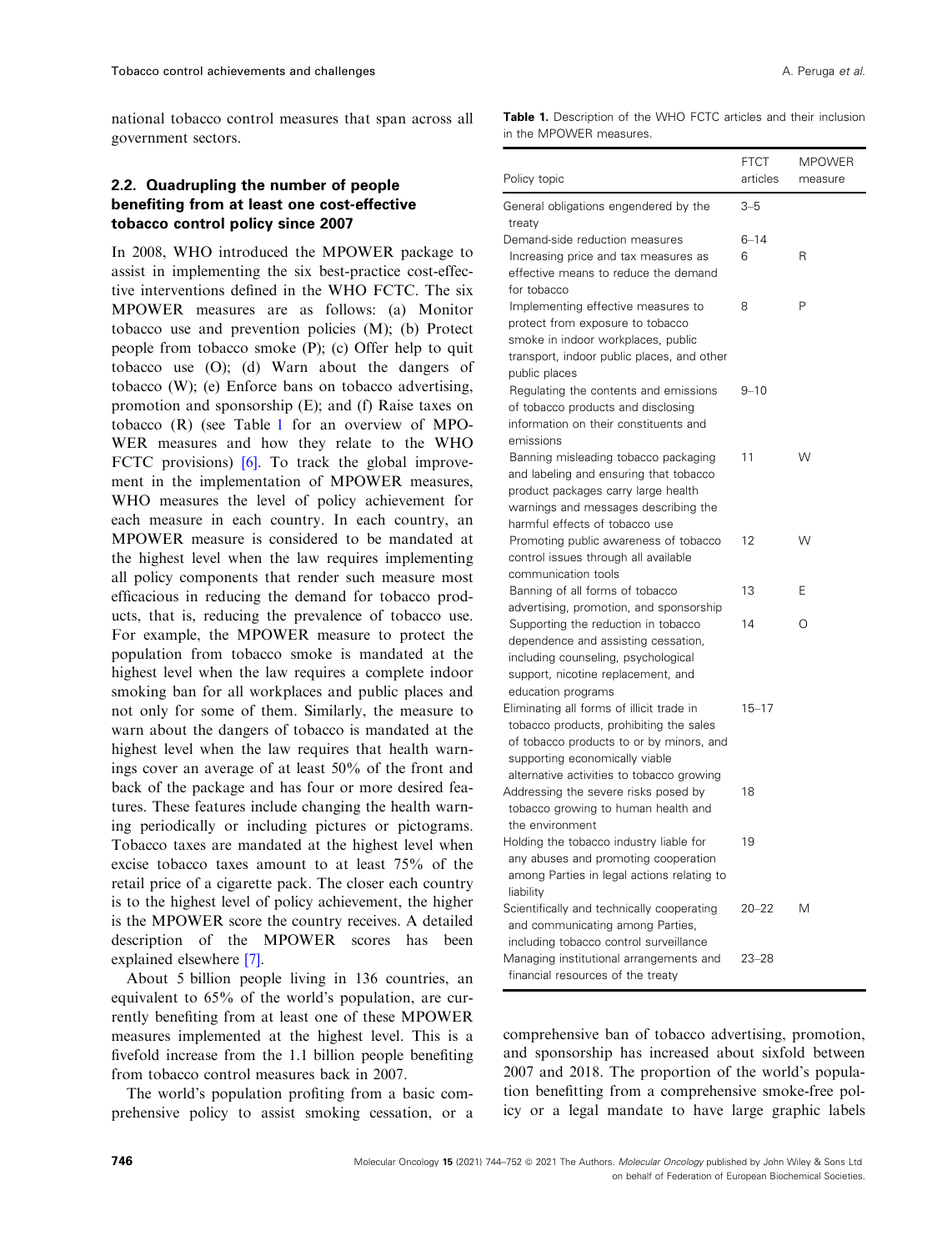with strong health warnings on tobacco packages has increased more than eight times in the same period.

While the increase in cigarette taxes is the most effective tobacco control measure [\[8](#page-6-0)], it was also the least applied in 2018. The total population worldwide affected by a cigarette tax representing at least 75% of the retail price has almost doubled since 2007. Another way to look at the impact of tobacco taxes is to assess whether tax increases are able to decrease the affordability of tobacco products. By 2018, 44.3% of the global population lived in countries where cigarettes became less affordable in the last 10 years. However, most decreases in cigarette affordability were small. When considering at least a 10% relative decrease in cigarette affordability, the world's population living in countries achieving this breakthrough is 3.1% [[7\]](#page-6-0).

Noticeably, the proportion of the world's population exposed to a best-practice mass media campaign decreased from 2010 until 2018. Few countries run mass media campaigns regularly, probably due to the high costs of such campaigns. Only four countries (Australia, Turkey, the United Kingdom, and Viet Nam) have run best-practice mass media campaigns repeatedly since 2010.

#### 2.3. Reducing the prevalence of smoking and exposure to secondhand smoke

According to the latest WHO estimates that compared smoking prevalence across countries in 2015, the age-standardized prevalence of current tobacco smoking had decreased gradually by 5.9 percentage points since the beginning of the 21st century, that is, a relative reduction of 25% or an average decrease of 0.4 percentage points per year. WHO estimates that 19.8% of the world's population aged  $\geq$  15 years were current smokers in 2015 [[9](#page-6-0)]. Denmark, Norway, and Uruguay were the only countries where current smoking prevalence among persons aged  $\geq$  15 years had been reduced by ten or more percentage points between 2005 and 2015. During this period, Denmark and Panama approached most closely the endgame prevalence target of 5%, covering more than half of the gap between current smoking prevalence and target [\[10\]](#page-6-0).

A recent study [\[11\]](#page-6-0) estimated that in countries with higher initial tobacco control preparedness, as measured by an early MPOWER implementation, the prevalence of daily smoking decreased by between 0.39 and 0.50 percentage points for each increase in the MPOWER score, which indicates the strength of the adopted policies. By contrast, countries with initially low tobacco control preparedness and high daily smoking prevalence seem to be struggling to reduce prevalence despite progress in MPOWER implementation. Another study indicated that the adoption of at least one highest level MPOWER policy in 88 countries between 2007 and 2014 resulted in almost 22 million fewer projected smoking-attributable deaths [\[12\]](#page-6-0).

The health impact of smoke-free policies has been impressive. The proportion of people protected by smoke-free legislations worldwide has increased from 3.0% in 2007 to 21.1% in 2018 (Table 2). The largest countries in the world report significant decreases in the proportion of people exposed to secondhand smoke [[13](#page-6-0)–[16](#page-6-0)]. Existing evidence shows that countries that enact national legislative smoking bans reduce the population exposure to passive smoke and benefit from improved health outcomes, specifically of cardiovascular diseases [\[17\]](#page-7-0).

### 2.4. Tobacco plain packaging has resisted challenges under trade and investment law

In 2012, Australia became the first country to implement tobacco plain packaging to counter the tobacco industry's use of packaging for both selling cigarettes and undercutting health warnings. The Australian legislation bans logos, brand imagery, symbols, other images, colors, and promotional text on tobacco products and tobacco product packaging. It also requires

Table 2. Global progress in the implementation of selected tobacco control policies at the highest level<sup>a</sup>. Change between 2007 and 2018 in the population living in countries with selected policy in billions and as a percentage of the world's population.

|                                                                                 | 2007           |                 | 2018           |      |
|---------------------------------------------------------------------------------|----------------|-----------------|----------------|------|
| Policy achievement                                                              | <b>Billion</b> | $\%$            | <b>Billion</b> | $\%$ |
| Total tax on cigarettes $\geq$ 75% of<br>retail price                           | $0.5^{b}$      | 76 <sup>b</sup> | 1.0            | 13.2 |
| Comprehensive ban of tobacco<br>advertising, promotion, and<br>sponsorship      | 0.2            | 3.0             | 1.3            | 17.1 |
| Comprehensive smoke-free policy                                                 | 0.2            | 3.0             | 1.6            | 21.1 |
| Well-designed national antitobacco<br>mass media campaigns                      | $2.4^\circ$    | $36.4^\circ$    | 1.7            | 22.4 |
| National quitline, and both NRT and<br>some cessation services cost-<br>covered | 0.4            | 6.1             | 2.4            | 31.6 |
| Strong and large graphic health<br>warning on the package                       | 0.4            | 6.1             | 3.9            | 51.3 |

<sup>a</sup>The highest level of implementation corresponds to a policy adopted with all the necessary features to make it as effective as possible in achieving its intended goals.

bYear corresponds to 2008.

<sup>c</sup>Year corresponds to 2010. Source: Reference [\[8\]](#page-6-0) and own elaboration.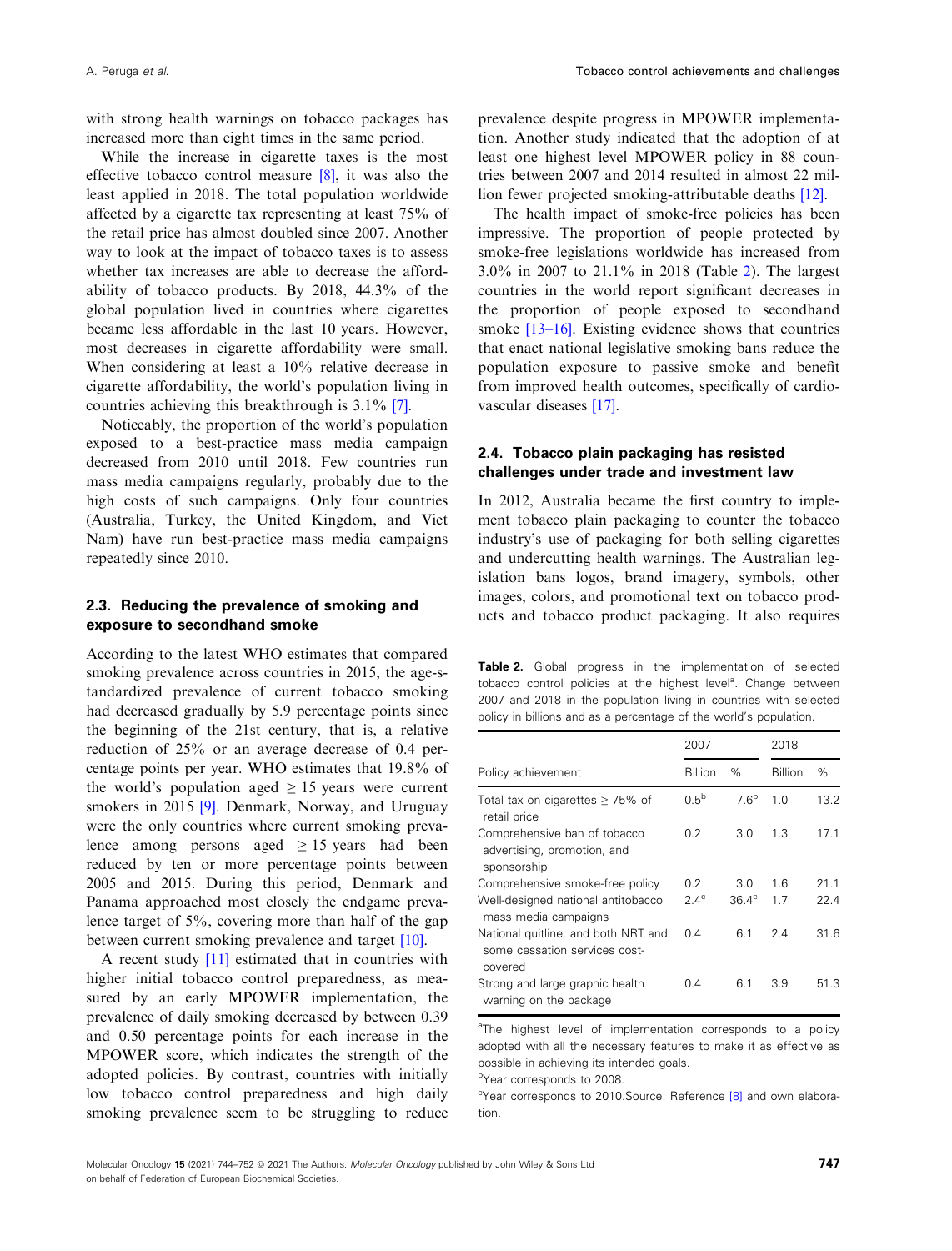that graphic health warnings cover 75% of the front and 90% of the back of the tobacco pack [\[18](#page-7-0)].

Australia's plain packaging legislation underwent three sets of legal challenges. First, big tobacco companies filed a lawsuit in the Australian High Court. Second, Philip Morris Asia sought to bring down the Australian legislation under an existing investment treaty between Australia and Hong Kong. Third, Cuba, the Dominican Republic, Honduras, Indonesia, and Ukraine filed a dispute through the World Trade Organization (WTO). The constitutional challenge was dismissed in August 2012 [[19](#page-7-0)], and the investment challenge was rejected in December 2015 [[20](#page-7-0)]. The WTO decided in June 2020 that Australia's plain packaging laws are likely to improve public health and that they are not unfairly restrictive to trade [[21](#page-7-0)]. The decisions in the case of Australia are not just a success for public health. They also bring hope for continuing efforts to defend tobacco control policies against the attempts of the wealthy tobacco transnationals.

### 3. Immediate challenges for further reducing the burden to tobaccoattributable diseases

The successes described above are significant accomplishments. However, key challenges still need to be addressed to reduce the burden of tobacco-attributable diseases worldwide in a timely manner.

### 3.1. Accelerating the decline of smoking prevalence

The WHO set a relative reduction goal of 30% in tobacco use and smoking for the period between 2010 and 2025 [\[22\]](#page-7-0). Accordingly, the global prevalence of current smokers should be 15.1% by 2025. However, based on existing trends, the WHO projects that current smokers would be 17.1% of the global population by 2025 [\[7\]](#page-6-0). Therefore, the projected decrease is not fast enough to reach the 2025 reduction goals set by the WHO.

The reduction in smoking prevalence has been, so far, attributed primarily to the increase in the total population and not necessarily to a reduction in the number of smokers. It is projected that the total number of smokers will decrease from 1082 million in 2000 to 1058 million in 2025, a reduction of about 24 million or 2.2% [[7\]](#page-6-0). While the number of smokers in the Americas and Europe will substantially decrease, a net increase in male smokers in the African, Eastern Mediterranean, and South-East Asian regions is

expected to hinder a more significant global decrease. Considering these figures, and that almost one third of the countries of the world—59 countries in total—have not yet adopted any MPOWER measures at the highest level of achievement, the implementation of cost-effective tobacco control measures needs to be

expedited. Strengthening tobacco denormalization through smoke-free environments and disseminating plain packaging and large pictorial warnings for all tobacco products could spearhead progress in many countries. It seems, however, that a few measures will require prompt unique determination and diligence. In our opinion, bolder moves are needed to:

- significantly increase real prices of all tobacco products through tobacco taxes. Since increasing taxes is the most effective tobacco control measure, the tobacco industry devotes many efforts to derail this measure [[23,24\]](#page-7-0). The main tactics employed by these companies depend on the tax structure and administration of each country and the type of competition they face from other manufacturers [[25\]](#page-7-0).
- disrupt strategies currently applied to engineer the attractiveness of tobacco products by banning ingredients that may increase their palatability, including additives and particularly characterizing flavors.
- ban the most insidious form of tobacco promotion: the tobacco industry's corporate social investment or responsibility (CSR) initiatives. The tobacco industry has always conceived CSR as a public relations tool to further its business objectives [[26\]](#page-7-0). It is a form of advertising, promotion, and sponsorship that should be banned. Whether supporting empowering women [[27\]](#page-7-0), disaster relief and preparedness [[28](#page-7-0)], infectious disease prevention [[29](#page-7-0)], or efforts against COVID-19 [[30](#page-7-0)], the tobacco industry's CSR activities do little to address the death and suffering caused by tobacco use [[31\]](#page-7-0).

To accelerate the implementation of these and other measures and the decline of smoking, some consider that a harm reduction strategy should be added to the existing mix of policies. A harm reduction approach to tobacco control encourages those smokers that cannot or are unwilling to stop smoking to switch to using nicotine in a less harmful form than combustible tobacco [[32](#page-7-0)]. The public health community is divided over the value of such a strategy within the parameters of the existing alternative products, market forces driving the use of all tobacco and nicotine products, the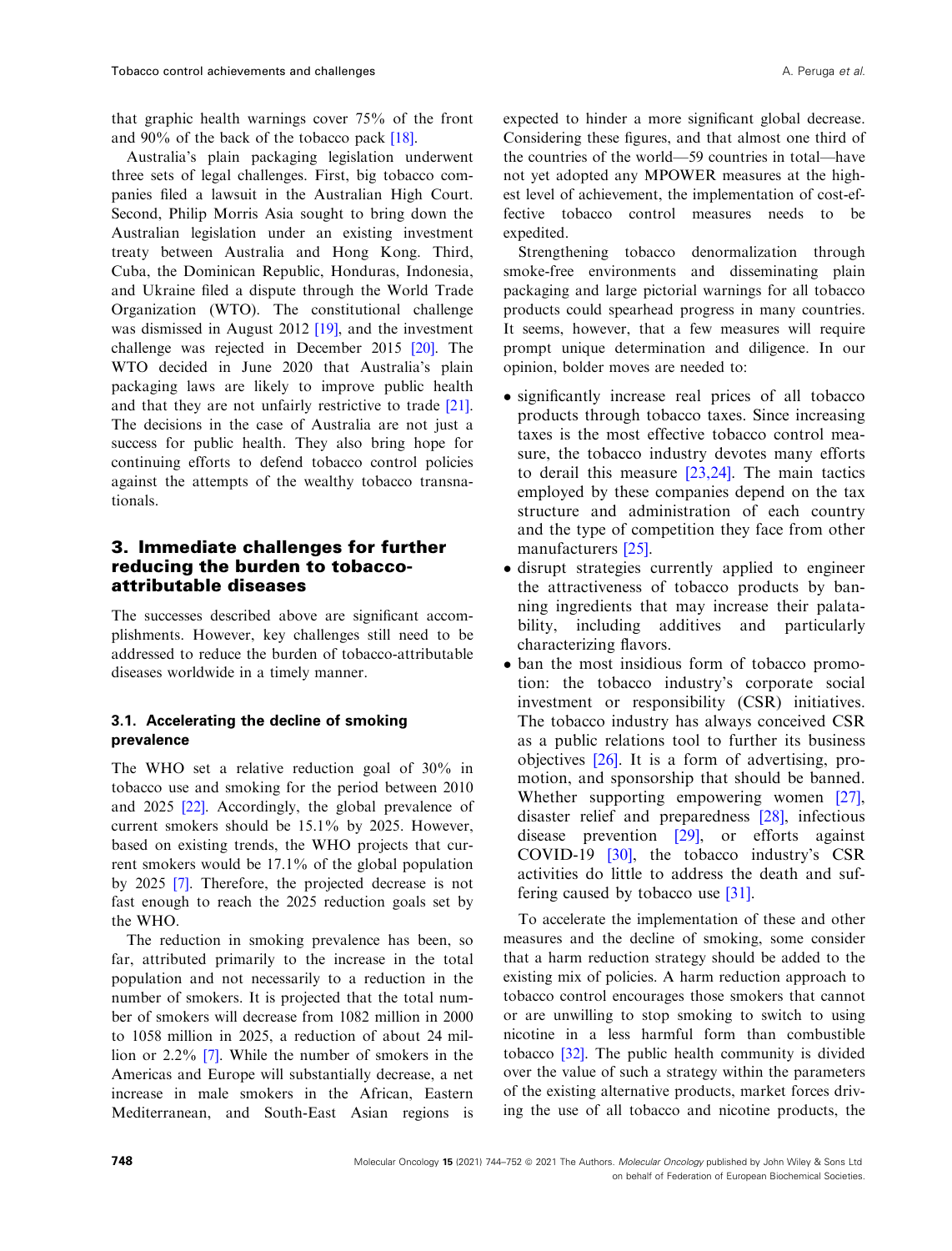strength of tobacco control policies, and the room of these to significantly and quickly drive a reduction in smoking [\[33\]](#page-7-0). Resolving this debate is a challenge too. Meanwhile, there are at least three things that should be considered to expedite the implementation of the WHO FCTC, as discussed below.

#### 3.2. Positioning tobacco control in the global health and development agendas

The global success of the WHO FCTC will be partially determined by the extent to which governments and the international community realize that the tobacco pandemic is a threat to development and the achievement of the United Nations Sustainable Development Goals (SDG) [\[34\]](#page-7-0). Tobacco use increases healthcare costs and decreases productivity. Moreover, it feeds into the vicious circle of poverty. The most disadvantaged people spend comparatively less on necessities such as food, education, and health care to pay for their addiction to tobacco products [\[35\]](#page-8-0). Furthermore, tobacco farming destroys the environment upon which the poorest rely to survive. The large amounts of pesticides and fertilizers required to grow tobacco are toxic and pollute water supplies, in addition to the deforestation of their habitat to make room for a nonstaple crop and to cure tobacco [\[36\]](#page-8-0). Despite the inclusion of a specific target for implementing the WHO FCTC in the SDGs, for most governments, tobacco control remains merely a health issue instead of a development goal [[37](#page-8-0)].

Noncommunicable diseases presently make up 7 of the world's top ten causes of death, and tobacco use is a risk factor for many NCDs [\[38\]](#page-8-0). However, tobacco control is often not prioritized in the health policy agenda [\[32\]](#page-7-0). The global health agenda is presently dominated by the 'unfinished agenda' of communicable disease and maternal and child health in low- and middle-income countries. Considering the threats of tobacco use to the public health systems, tobacco control's contribution to building stronger economies and more equitable societies will help to address the 'unfinished agenda' and will be crucial for the recovery from the COVID-19 pandemic in low- and middle-income countries [[39](#page-8-0)].

The exposure of high-income countries to the COVID-19 pandemic has highlighted the importance of controlling communicable diseases also in these nations. However, this should not distract us from the fact that COVID-19 has hit the hardest people with NCDs, for which tobacco use is the main common risk factor. Smoking increases the risk of hospitalization, disease severity, and mortality from COVID-19 [[40](#page-8-0)].

Therefore, the COVID-19 pandemic highlights the importance of investing equal efforts in tackling communicable diseases and NCDs, as the latter impact on the health outcomes of the former, as well as on the capacity of healthcare systems.

Tobacco control, and NCD prevention, in general, involves the regulation of industries that produce goods whose consumption may affect human health. Some of these industries and their allies are self-servingly reminding us that the priority for global health is to prevent communicable disease [[41](#page-8-0)] and responding quickly and decisively to outbreaks [\[42\]](#page-8-0) instead of tobacco control or NCDs [\[43,44\]](#page-8-0).

#### 3.3. Overcoming the false 'health versus economy' dilemma: the need for a wholegovernment approach

The response to the COVID-19 pandemic has made us painfully aware of the fallacy of presenting the response to health problems as a trade-off between lives saved and the economic cost of trying to save those lives—the health versus the economy dilemma. Positioning tobacco control within the overall—mainly economic—priorities of each government is a challenge, mainly given the intricacies of the broader context of the economic globalization that governments must navigate.

Parties to the WHO FCTC recognize that a critical challenge to implementing the treaty in their countries is the weakness of their multisectoral coordination and the insufficient support to the implementation of the WHO FCTC from sectors outside health [[45](#page-8-0)]. A whole-government approach is needed to succeed in declining smoking prevalence.

#### 3.4. Countering the Tobacco Industry's Tactics to undermine tobacco control measures

The interests of the tobacco industry are irreconcilable with tobacco control and public health [\[46\]](#page-8-0). Consequently, governments should protect the implementation of their tobacco control policies from the commercial and other vested interests of the tobacco industry as mandated by the WHO FCTC. Countering the tobacco industry's tactics to undermine tobacco control measures is not a new challenge [\[47\]](#page-8-0), but it has evolved with time. From the same that claimed at some point that tobacco is not damaging to health [[48](#page-8-0)], nor addictive [\[49\]](#page-8-0) or denied targeting youth [[50](#page-8-0)], we get now that they are committed to a 'smoke-free future' [\[51\]](#page-8-0). Their claims are not credible as long as the industry continues to fight proven policies and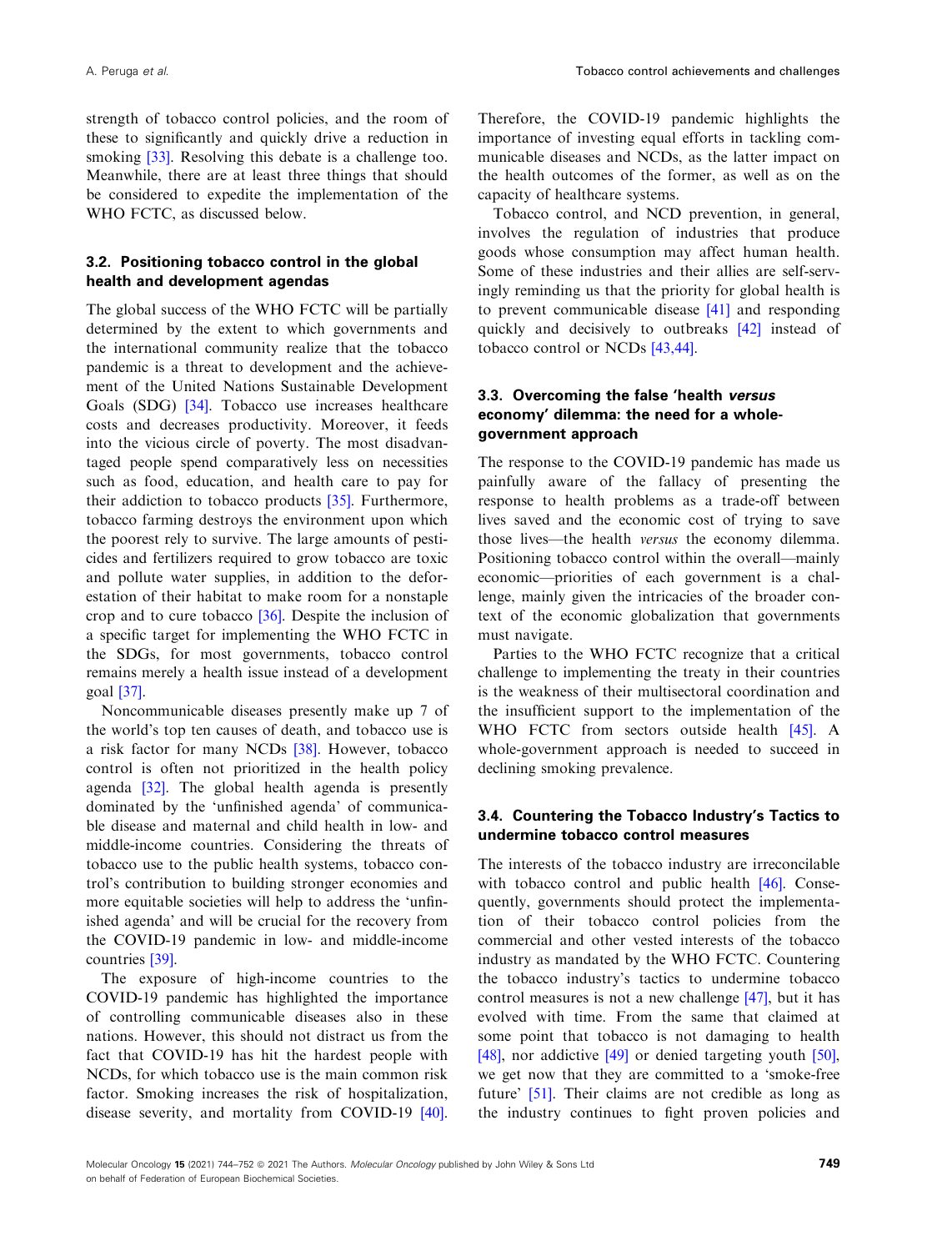<span id="page-6-0"></span>programs that reduce smoking. Equally, their proclamations are not convincing while they misrepresent regulatory agency decisions about the novel tobacco products such as heated tobacco products as less harmful than cigarettes [[52](#page-8-0)]. Ultimately, if anyone in the tobacco industry is really dedicated to a smokefree future, it should immediately stop all marketing of any kind of cigarettes.

# 4. Conclusions

Tremendous, although insufficient, progress has been made on tobacco control during the past twenty years (Fig. [1](#page-1-0)). Nevertheless, there are still open challenges, and several measures remain to be implemented soon: increasing the real price of all tobacco products through tobacco taxes, banning the use of additives in tobacco products, implementing plain packaging for all tobacco products, and banning tobacco industry's corporate social responsibility activities. While implementing these measures, governments and public health policymakers should be prepared to counteract undermining tactics of the tobacco industry.

# Acknowledgements

The Tobacco Control Research Group is partly supported by the Ministry of Business and Knowledge from the Government of Catalonia [2017SGR319] and by Instituto de Salud Carlos III, Government of Spain (CIBERES CB19/06/00004). EF was also supported by the Instituto de Salud Carlos III, Government of Spain, co-funded by the European Regional Development Fund (FEDER) [INT16/00211 and INT17/ 00103]. CM was also supported by the Instituto de Salud Carlos III, Government of Spain, co-funded by the European Regional Development Fund (FEDER) [INT17/00116] and Ministry of Health from the Government of Catalonia [PERIS No. 9015-586920/ 2017]. We thank CERCA Programme/Generalitat de Catalunya for institutional support.

# Conflict of interest

The authors declare no conflict of interest.

# Author contributions

AP, MJL, CM, and EF contributed to the conception and outline of the manuscript. AP prepared the first version of the manuscript. AP, MJL, CM, and EF edited and revised the manuscript, and approved its final version.

### **References**

- 1 U.S. Dept. of Health, Education, and Welfare, Public Health Service (1964) Smoking and health: Report of the Advisory Committee to the Surgeon General of the Public Health Service, 1st edn, p. 386. U.S. Government Printing Office, Washington, DC.
- 2 Peto R & Lopez A (2001) Future worldwide health effects of current smoking patterns. In Critical Issues in Global Health (Koop IC, Pearson C & Schwarz M, eds), pp. 154–161. Wiley (Jossey-Bass, San Francisco).
- 3 Brandt AM (2007) The Cigarette Century: The Rise, Fall, and Deadly Persistence of the Product that Defined America. Basic Books, New York, NY.
- 4 Goodchild M, Nargis N & Tursan DE (2017) Global economic cost of smoking-attributable diseases. Tob Control 27, 58–64.
- 5 Gilmore A, Fooks G, Drope J, Bialous S & Jackson R (2015) Exposing and addressing tobacco industry conduct in low-income and middle-income countries. Lancet 385, 1029–1043.
- 6 WHO (2008) MPOWER a policy package to reverse the tobacco epidemic, 1st edn, p. 41. World Health Organization, Geneva.
- 7 WHO (2020) WHO report on the global tobacco epidemic, 2019: online Appendix IX Table 9.6 Affordability, 1st edn, p. 109. World Health Organization, Geneva.
- 8 WHO (2010) WHO Technical Manual on Tobacco Tax Administration, p. 144. World Health Organization, Geneva.
- 9 World Health Organization (2020) WHO global report on trends in prevalence of tobacco use 2000–2025, 3rd edn, p. 121. World Health Organization, Geneva.
- 10 Gravely S, Giovino G, Craig L, Commar A, D'Espaignet E, Schotte K & Fong GT (2017) Implementation of key demand-reduction measures of the WHO Framework Convention on Tobacco Control and change in smoking prevalence in 126 countries: an association study. Supplementary appendix. Lancet Public Health 2, e166–e174.
- 11 Husain MJ, Datta BK, Nargis N, Iglesias R, Perucic A-M, Ahluwalia IB, Tripp A, Fatehin S, Husain MM, Kostova D et al. (2020) Revisiting the association between worldwide implementation of the MPOWER package and smoking prevalence, 2008–2017. Tob Control. [https://doi.org/10.1136/tobaccocontrol-2020-](https://doi.org/10.1136/tobaccocontrol-2020-055758) [055758](https://doi.org/10.1136/tobaccocontrol-2020-055758)
- 12 Levy D, Yuan Z, Luo Y & Mays D (2016) Seven years of progress in tobacco control: an evaluation of the effect of nations meeting the highest level MPOWER measures between 2007 and 2014. Tob Control 27, 50– 57.
- 13 Chinese Center for Disease Control and Prevention (2010) Global Adult Tobacco Survey (GATS): China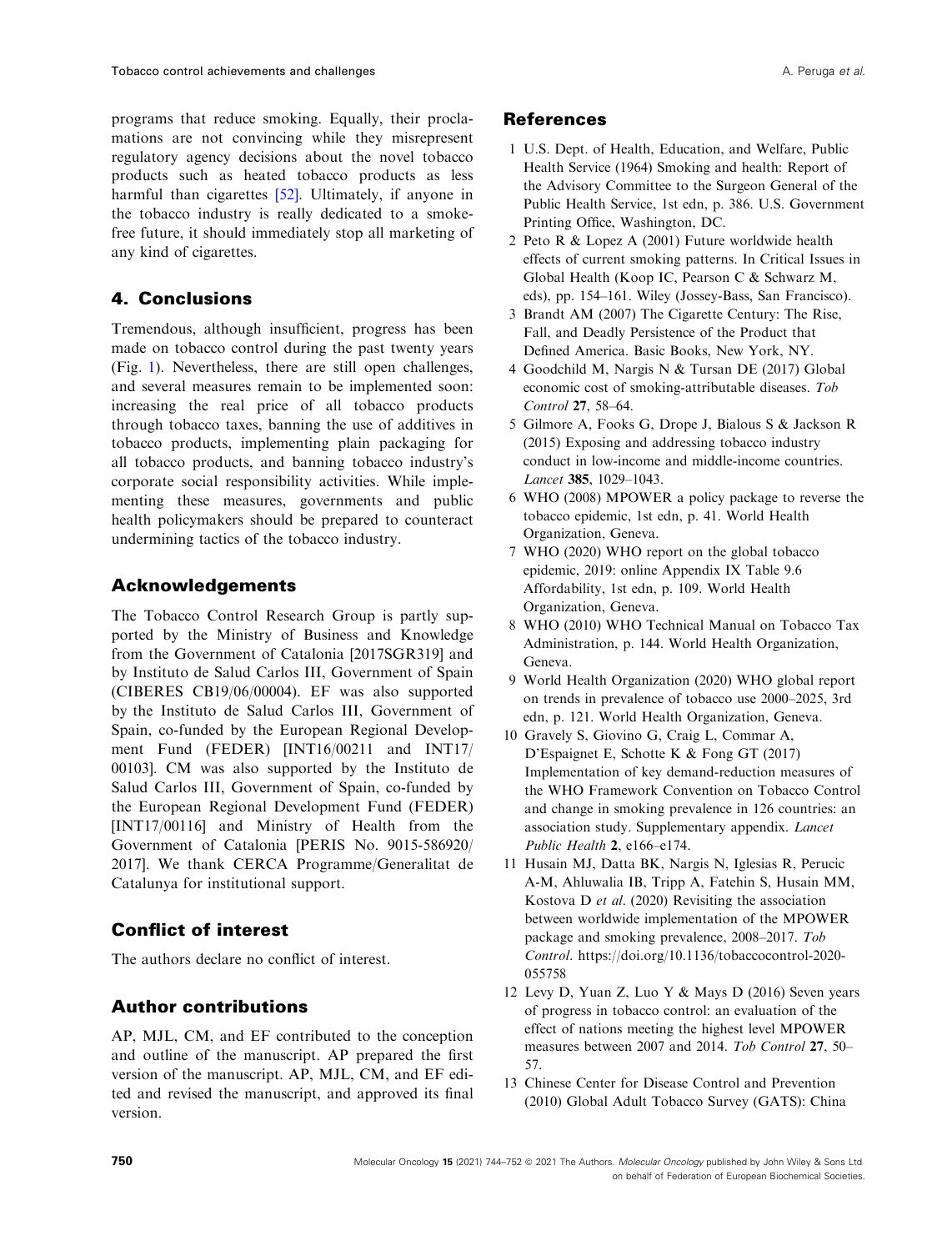<span id="page-7-0"></span>2010 Country Report [PDF], 1st edn, p. 229. China CDCP. Available from: [http://www.notc.org.cn/newjc](http://www.notc.org.cn/newjcpg/201304/W020121108628365808856.pdf) [pg/201304/W020121108628365808856.pdf](http://www.notc.org.cn/newjcpg/201304/W020121108628365808856.pdf) (accessed 27 October 2020).

- 14 Chinese Center for Disease Control and Prevention (2020) Global Adult Tobacco Survey (GATS): Fact Sheet China 2018 [PDF], 1st edn, p. 8. China CDCP. Available from: [https://www.who.int/docs/default](https://www.who.int/docs/default-source/wpro---documents/countries/china/2018-gats-china-factsheet-cn-en.pdf?sfvrsn=3f4e2da9_2)[source/wpro---documents/countries/china/2018-gats](https://www.who.int/docs/default-source/wpro---documents/countries/china/2018-gats-china-factsheet-cn-en.pdf?sfvrsn=3f4e2da9_2)[china-factsheet-cn-en.pdf?sfvrsn=3f4e2da9\\_2](https://www.who.int/docs/default-source/wpro---documents/countries/china/2018-gats-china-factsheet-cn-en.pdf?sfvrsn=3f4e2da9_2) (accessed 27 October 2020).
- 15 Verma M, Kathirvel S, Das M, Aggarwal R & Goel S (2020) Trends and patterns of second-hand smoke exposure amongst the non-smokers in India-A secondary data analysis from the Global Adult Tobacco Survey (GATS) I & II. PLoS One 15, e0233861.
- 16 Tsai J, Homa DM, Gentzke AS, Mahoney M, Sharapova SR, Sosnoff CS, Caron KT, Wang L, Melstrom PC & Trivers KF (2018) Exposure to secondhand smoke among nonsmokers – United States, 1988–2014. MMWR Morb Mortal Wkly Rep 67, 1342– 1346.
- 17 Frazer K, Callinan J, McHugh J, van Baarsel S, Clarke A, Doherty K & Kelleher C (2016) Legislative smoking bans for reducing harms from secondhand smoke exposure, smoking prevalence and tobacco consumption. Cochrane Database Syst Rev 2, CD005992. [https://doi.org/10.1002/14651858.cd005992.](https://doi.org/10.1002/14651858.cd005992.pub3) [pub3](https://doi.org/10.1002/14651858.cd005992.pub3)
- 18 [Legislation.gov.au](https://Legislation.gov.au) (2011) Tobacco Plain Packaging Act 2011, No. 148, 2011: an Act to discourage the use of tobacco products, and for related purposes. Available from: [https://www.legislation.gov.au/Details/](https://www.legislation.gov.au/Details/C2011A00148) [C2011A00148](https://www.legislation.gov.au/Details/C2011A00148) (accessed 1 July 2018).
- 19 [Eresources.hcourt.gov.au](https://Eresources.hcourt.gov.au) (2012) Judgement in JT International SA v Commonwealth of Australia and British American Tobacco Australasia Limited v The Commonwealth. Available from: [http://eresources.hc](http://eresources.hcourt.gov.au/showCase/2012/HCA/43) [ourt.gov.au/showCase/2012/HCA/43.](http://eresources.hcourt.gov.au/showCase/2012/HCA/43) (accessed 1 July 2018).
- 20 Permanent Court of Arbitration (2015) Philip Morris Asia Limited v. The Commonwealth of Australia. PCA Case No. 2012-12. Award on Jurisdiction And Admissibility [Ebook] (pp. 186). Permanent Court of Arbitration. Available from: [https://pcacases.com/web/](https://pcacases.com/web/sendAttach/1711) [sendAttach/1711](https://pcacases.com/web/sendAttach/1711) (accessed 12 October 2020).
- 21 [Tobaccocontrollaws.org](https://Tobaccocontrollaws.org) (2020) Australia Tobacco Plain Packaging Final Ruling under WTO. Available from: [https://www.tobaccocontrollaws.org/litigation/dec](https://www.tobaccocontrollaws.org/litigation/decisions/au-20200609-wto-issues-final-ruling-uphold) [isions/au-20200609-wto-issues-final-ruling-uphold](https://www.tobaccocontrollaws.org/litigation/decisions/au-20200609-wto-issues-final-ruling-uphold) (accessed 12 October 2020).
- 22 World Health Organization (2011) NCD Global Monitoring Framework. Target 5: Reduce tobacco use.

Available from: [https://www.who.int/nmh/ncd-tools/ta](https://www.who.int/nmh/ncd-tools/target5/en/) [rget5/en/](https://www.who.int/nmh/ncd-tools/target5/en/) (accessed 14 October 2020).

- 23 Robinson D (2014) Tobacco lobby aims to derail WHO on tax increases. Financial Times. Available from: [https://www.ft.com/content/1aab8e5e-4ca7-11e4-90c1-](https://www.ft.com/content/1aab8e5e-4ca7-11e4-90c1-00144feab7de) [00144feab7de](https://www.ft.com/content/1aab8e5e-4ca7-11e4-90c1-00144feab7de) (accessed 26 January 2021).
- 24 Smith K, Savell E & Gilmore A (2012) What is known about tobacco industry efforts to influence tobacco tax? A systematic review of empirical studies. Tob Control 22, e1.
- 25 WHO EMRO (2020). Tobacco industry tactics: tax policies. WHO-EM/TFI/200/E [Ebook], 1st edn, p. 12. World Health Organization Eastern Mediterranean Regional Office. Available from: [https://untobaccoc](https://untobaccocontrol.org/impldb/wp-content/uploads/FS-TFI-200-2019-EN.pdf) [ontrol.org/impldb/wp-content/uploads/FS-TFI-200-](https://untobaccocontrol.org/impldb/wp-content/uploads/FS-TFI-200-2019-EN.pdf) [2019-EN.pdf](https://untobaccocontrol.org/impldb/wp-content/uploads/FS-TFI-200-2019-EN.pdf) (accessed 31 October 2020).
- 26 Yang J & Malone R (2008) Working to shape what society's expectations of us should be: Philip Morris' societal alignment strategy. Tob Control 17, 391-398.
- 27 [Pmi.com](https://Pmi.com) (2019) Empowering women: giving back, wherever we are. Available from: [http://www.pmi.com/](http://www.pmi.com/eng/about_us/corporate_contributions/Pages/empowering_women.aspx) [eng/about\\_us/corporate\\_contributions/Pages/empowe](http://www.pmi.com/eng/about_us/corporate_contributions/Pages/empowering_women.aspx) [ring\\_women.aspx](http://www.pmi.com/eng/about_us/corporate_contributions/Pages/empowering_women.aspx) (accessed 1 November 2020).
- 28 JTI (2016) Immediate assistance to disaster victims | Most disadvantaged tsunami victims pick up lives [Internet]. [Jtifoundation.org.](https://Jtifoundation.org) Available from: [http://jtif](http://jtifoundation.org/projects/aar-completed-project/) [oundation.org/projects/aar-completed-project/](http://jtifoundation.org/projects/aar-completed-project/) (accessed 10 September 2016).
- 29 Imperial Tobacco (2016) Imperial Tobacco Group PLC – Responsibility – Reinvesting in society – Community wellbeing [Internet]. [Imperial-tobacco.com](https://Imperial-tobacco.com). Available from: [http://www.imperialbrandsplc.com/Responsibility/](http://www.imperialbrandsplc.com/Responsibility/Reinvesting-in-society) [Reinvesting-in-society](http://www.imperialbrandsplc.com/Responsibility/Reinvesting-in-society) (accessed 10 September 2016).
- 30 Hefler M & Gartner C (2020) The tobacco industry in the time of COVID-19: time to shut it down? Tob Control 29, 245–246. [https://doi.org/10.1136/tobaccoc](https://doi.org/10.1136/tobaccocontrol-2020-055807) [ontrol-2020-055807](https://doi.org/10.1136/tobaccocontrol-2020-055807)
- 31 Fooks G, Gilmore A, Smith K, Collin J, Holden C & Lee K (2011) Corporate social responsibility and access to policy elites: an analysis of tobacco industry documents. PLoS Med 8, e1001076.
- 32 TobaccoTactics (2021) Harm reduction TobaccoTactics. Available from: [https://tobaccotactics.org/wiki/harm-red](https://tobaccotactics.org/wiki/harm-reduction/#:%7E:text=A%2520harm%2520reduction%2520approach%2520to,ultimately%2520quitting%2520nicotine%2520use%2520altogether) uction/ $\#$ : ":text = A%20harm%20reduction%20approach [%20to,ultimately%20quitting%20nicotine%20use%20a](https://tobaccotactics.org/wiki/harm-reduction/#:%7E:text=A%2520harm%2520reduction%2520approach%2520to,ultimately%2520quitting%2520nicotine%2520use%2520altogether) [ltogether](https://tobaccotactics.org/wiki/harm-reduction/#:%7E:text=A%2520harm%2520reduction%2520approach%2520to,ultimately%2520quitting%2520nicotine%2520use%2520altogether) (accessed 26 January 2021).
- 33 Hatsukami D & Carroll D (2020) Tobacco harm reduction: past history, current controversies and a proposed approach for the future. Prev Med 140, 106099.
- 34 Droogers M, Jansen D, Lindert J, Saboga-Nunes L, Ruden M, Guichardon M & Zeegers Paget D (2020) Health-related Sustainable Development Goals: countdown on alcohol use, smoking prevalence, child